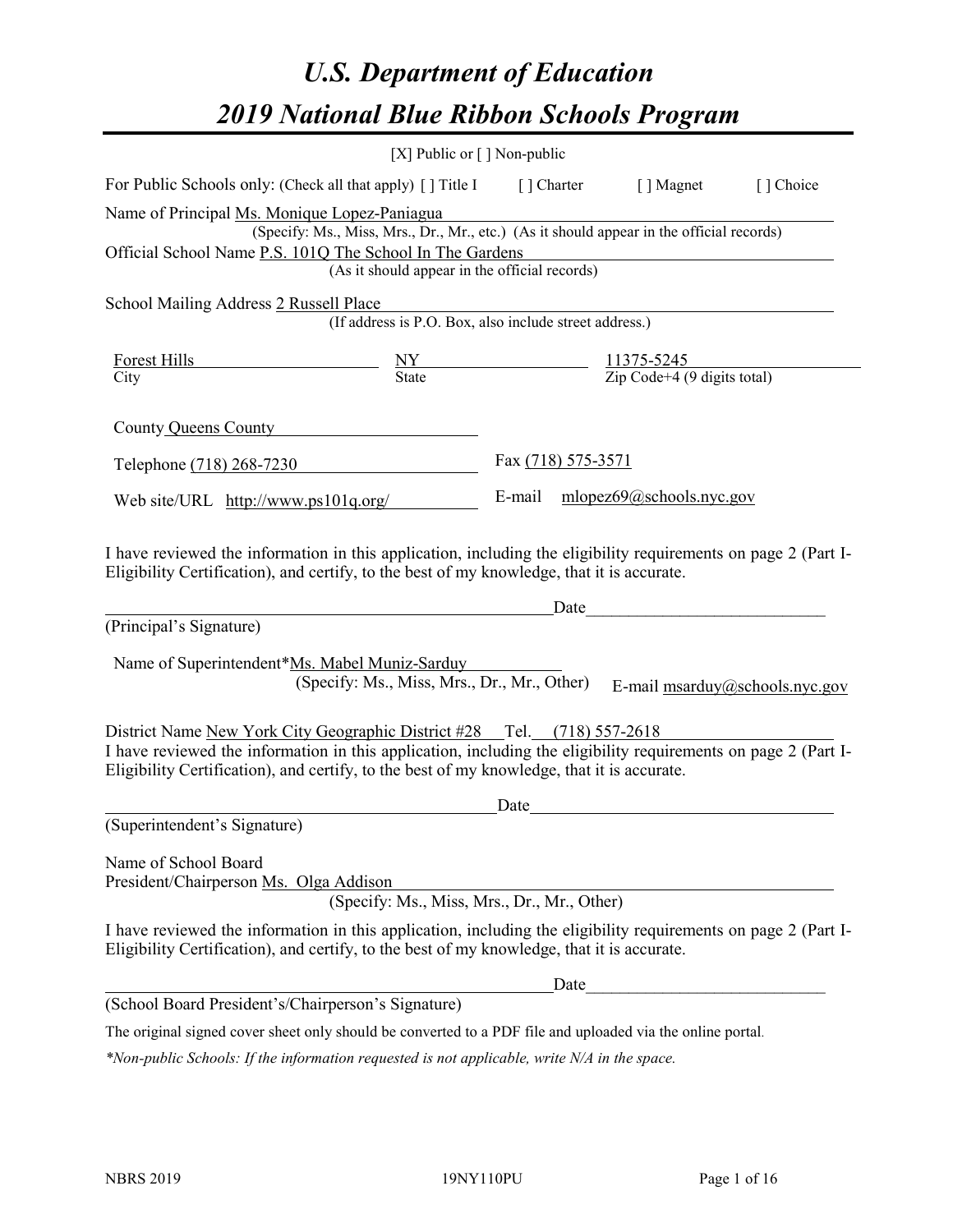The signatures on the first page of this application (cover page) certify that each of the statements below, concerning the school's eligibility and compliance with U.S. Department of Education and National Blue Ribbon Schools requirements, are true and correct.

1. All nominated public schools must meet the state's performance targets in reading (or English language arts) and mathematics and other academic indicators (i.e., attendance rate and graduation rate), for the all students group, including having participation rates of at least 95 percent using the most recent accountability results available for nomination.

2. To meet final eligibility, all nominated public schools must be certified by states prior to September 2019 in order to meet all eligibility requirements. Any status appeals must be resolved at least two weeks before the awards ceremony for the school to receive the award.

3. The school configuration includes one or more of grades K-12. Schools on the same campus with one principal, even a K-12 school, must apply as an entire school.

4. The school has been in existence for five full years, that is, from at least September 2013 and each tested grade must have been part of the school for the past three years.

5. The nominated school has not received the National Blue Ribbon Schools award in the past five years: 2014, 2015, 2016, 2017, or 2018.

6. The nominated school has no history of testing irregularities, nor have charges of irregularities been brought against the school at the time of nomination. If irregularities are later discovered and proven by the state, the U.S. Department of Education reserves the right to disqualify a school's application and/or rescind a school's award.

7. The nominated school has not been identified by the state as "persistently dangerous" within the last two years.

8. The nominated school or district is not refusing Office of Civil Rights (OCR) access to information necessary to investigate a civil rights complaint or to conduct a district-wide compliance review.

9. The OCR has not issued a violation letter of findings to the school district concluding that the nominated school or the district as a whole has violated one or more of the civil rights statutes. A violation letter of findings will not be considered outstanding if OCR has accepted a corrective action plan from the district to remedy the violation.

10. The U.S. Department of Justice does not have a pending suit alleging that the nominated school or the school district, as a whole, has violated one or more of the civil rights statutes or the Constitution's equal protection clause.

11. There are no findings of violations of the Individuals with Disabilities Education Act in a U.S. Department of Education monitoring report that apply to the school or school district in question; or if there are such findings, the state or district has corrected, or agreed to correct, the findings.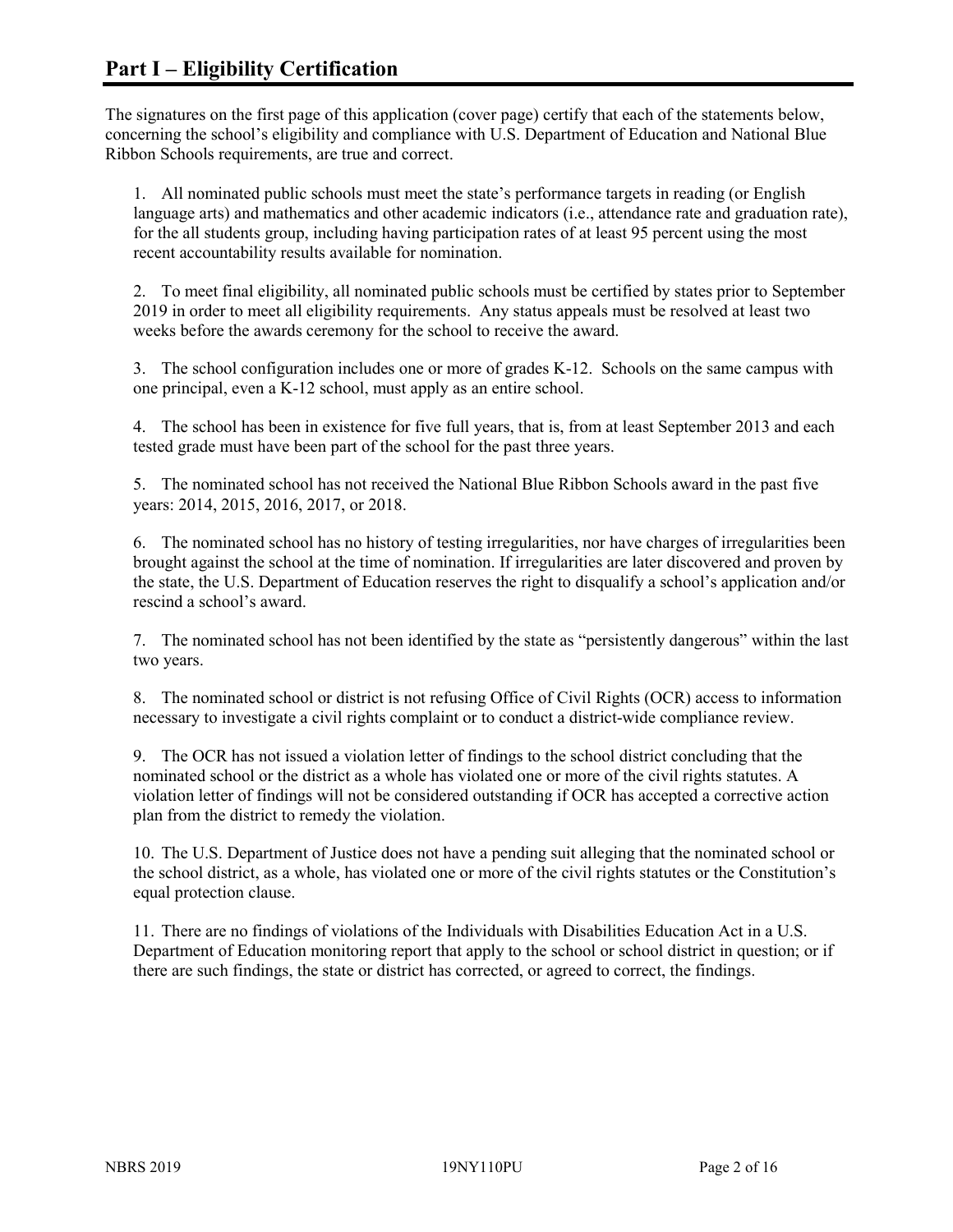# **PART II - DEMOGRAPHIC DATA**

#### **Data should be provided for the most recent school year (2018-2019) unless otherwise stated.**

#### **DISTRICT**

1. Number of schools in the district 27 Elementary schools (includes K-8) (per district designation): 13 Middle/Junior high schools 14 High schools 0 K-12 schools

54 TOTAL

**SCHOOL** (To be completed by all schools)

2. Category that best describes the area where the school is located:

[X] Urban or large central city [] Suburban [] Rural or small city/town

3. Number of students as of October 1, 2018 enrolled at each grade level or its equivalent in applying school:

| Grade                   | # of         | # of Females | <b>Grade Total</b> |
|-------------------------|--------------|--------------|--------------------|
|                         | <b>Males</b> |              |                    |
| <b>PreK</b>             | 12           | 5            | 17                 |
| $\mathbf K$             | 61           | 55           | 116                |
| 1                       | 46           | 60           | 106                |
| 2                       | 48           | 56           | 104                |
| 3                       | 54           | 60           | 114                |
| $\overline{\mathbf{4}}$ | 53           | 59           | 112                |
| 5                       | 42           | 43           | 85                 |
| 6                       | 7            | 8            | 15                 |
| 7                       | 0            | $\theta$     | 0                  |
| 8                       | 0            | 0            | 0                  |
| 9                       | 0            | $\theta$     | 0                  |
| 10                      | 0            | 0            | 0                  |
| 11                      | 0            | $\theta$     | 0                  |
| 12 or higher            | 0            | 0            | 0                  |
| <b>Total</b>            | 323          | 346          | 669                |
| <b>Students</b>         |              |              |                    |

\*Schools that house PreK programs should count preschool students **only** if the school administration is responsible for the program.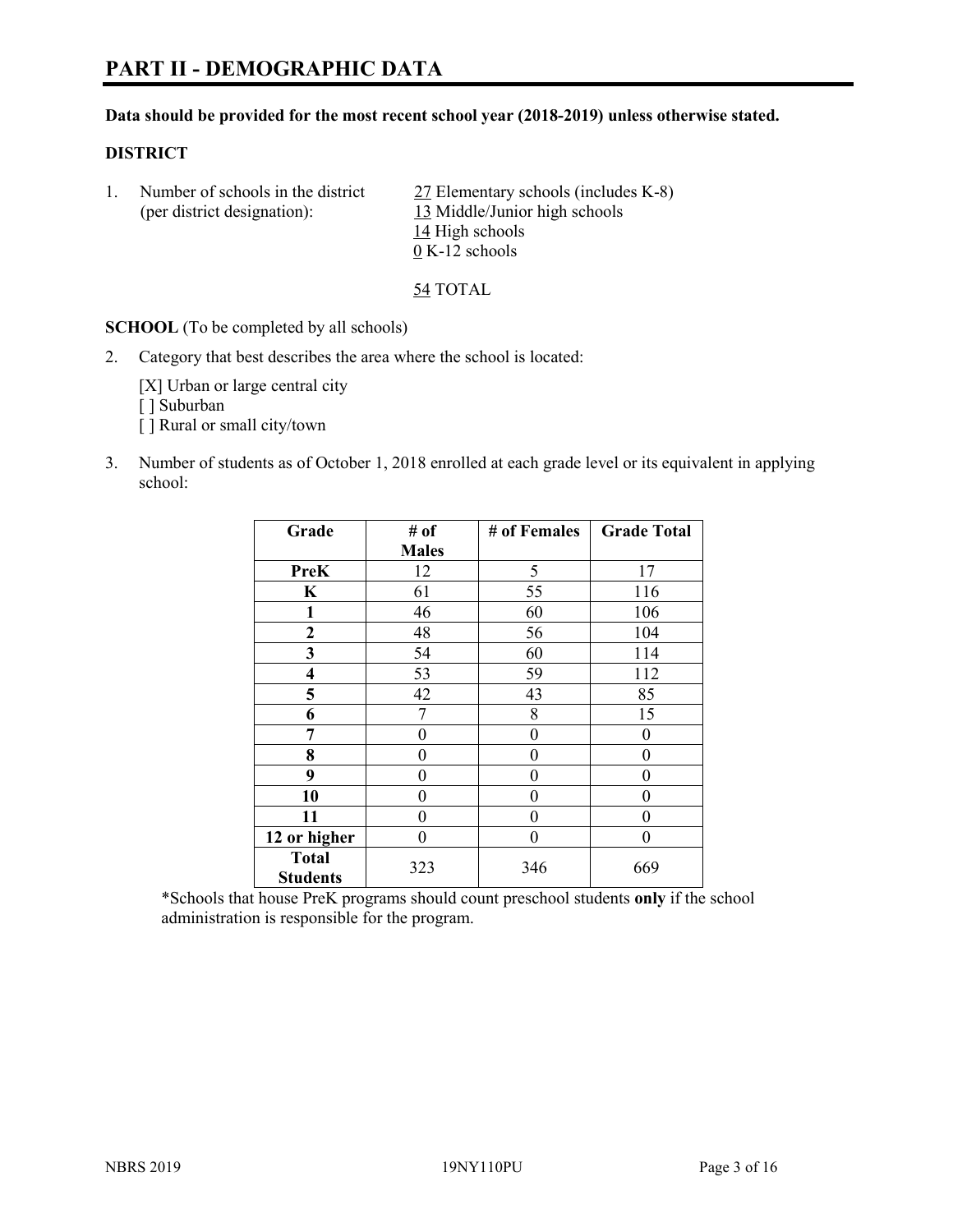4. Racial/ethnic composition of 1 % American Indian or Alaska Native the school (if unknown, estimate): 29 % Asian

3 % Black or African American  $\frac{2}{2}$ % Hispanic or Latino 1 % Native Hawaiian or Other Pacific Islander 41 % White 23 % Two or more races **100 % Total**

(Only these seven standard categories should be used to report the racial/ethnic composition of your school. The Final Guidance on Maintaining, Collecting, and Reporting Racial and Ethnic Data to the U.S. Department of Education published in the October 19, 2007 *Federal Register* provides definitions for each of the seven categories.)

5. Student turnover, or mobility rate, during the 2017 – 2018 school year: 10%

If the mobility rate is above 15%, please explain.

This rate should be calculated using the grid below. The answer to (6) is the mobility rate.

| <b>Steps For Determining Mobility Rate</b>    | Answer |  |
|-----------------------------------------------|--------|--|
| (1) Number of students who transferred to     |        |  |
| the school after October 1, 2017 until the    | 31     |  |
| end of the 2017-2018 school year              |        |  |
| (2) Number of students who transferred        |        |  |
| from the school after October 1, 2017 until   | 35     |  |
| the end of the 2017-2018 school year          |        |  |
| (3) Total of all transferred students [sum of | 66     |  |
| rows $(1)$ and $(2)$ ]                        |        |  |
| (4) Total number of students in the school as | 661    |  |
| of October 1, 2017                            |        |  |
| $(5)$ Total transferred students in row $(3)$ | 0.10   |  |
| divided by total students in row (4)          |        |  |
| $(6)$ Amount in row $(5)$ multiplied by 100   |        |  |

6. English Language Learners (ELL) in the school: 7 %

48 Total number ELL

Specify each non-English language represented in the school (separate languages by commas): Albanian, Arabic, Bengali, Bosnian, Bulgarian, Burmese, Catalan, Chinese (Mandarin, Cantonese), Dutch, Farsi, Filipino, French, German, Greek, Hebrew, Hindi, Hungarian, Italian, Japanese, Korean, Malay, Polish, Portuguese, Russian, Serbian, Spanish, Ukrainian, Urdu, Tibetan, and Turkish.

7. Students eligible for free/reduced-priced meals: 15 % Total number students who qualify: 98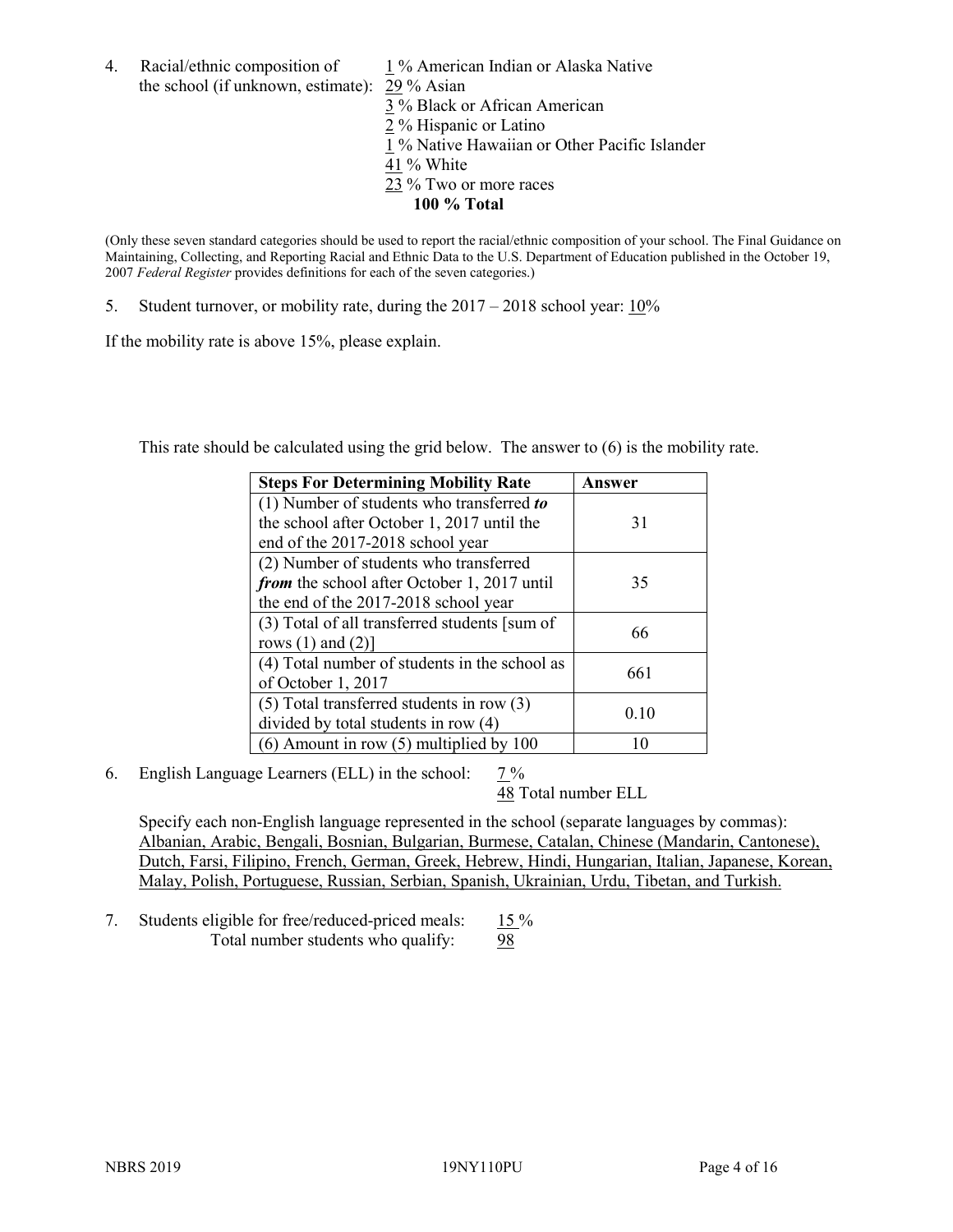91 Total number of students served

Indicate below the number of students with disabilities according to conditions designated in the Individuals with Disabilities Education Act. Do not add additional conditions. It is possible that students may be classified in more than one condition.

| 2 Autism                  | 0 Multiple Disabilities                 |
|---------------------------|-----------------------------------------|
| 0 Deafness                | 0 Orthopedic Impairment                 |
| 0 Deaf-Blindness          | 24 Other Health Impaired                |
| 0 Developmental Delay     | 13 Specific Learning Disability         |
| 1 Emotional Disturbance   | 50 Speech or Language Impairment        |
| 1 Hearing Impairment      | 0 Traumatic Brain Injury                |
| 0 Intellectual Disability | 0 Visual Impairment Including Blindness |

- 9. Number of years the principal has been in her/his position at this school:  $6$
- 10. Use Full-Time Equivalents (FTEs), rounded to nearest whole numeral, to indicate the number of school staff in each of the categories below:

|                                                                                                                                                                                                                              | <b>Number of Staff</b>      |
|------------------------------------------------------------------------------------------------------------------------------------------------------------------------------------------------------------------------------|-----------------------------|
| Administrators                                                                                                                                                                                                               | 3                           |
| Classroom teachers including those<br>teaching high school specialty<br>subjects, e.g., third grade teacher,<br>history teacher, algebra teacher.                                                                            | 26                          |
| Resource teachers/specialists/coaches<br>e.g., reading specialist, science coach,<br>special education teacher, technology<br>specialist, art teacher, etc.                                                                  | 16                          |
| Paraprofessionals under the<br>supervision of a professional<br>supporting single, group, or classroom<br>students.                                                                                                          | 9                           |
| Student support personnel<br>e.g., school counselors, behavior<br>interventionists, mental/physical<br>health service providers,<br>psychologists, family engagement<br>liaisons, career/college attainment<br>coaches, etc. | $\mathcal{D}_{\mathcal{A}}$ |

11. Average student-classroom teacher ratio, that is, the number of students in the school divided by the FTE of classroom teachers, e.g., 22:1 25:1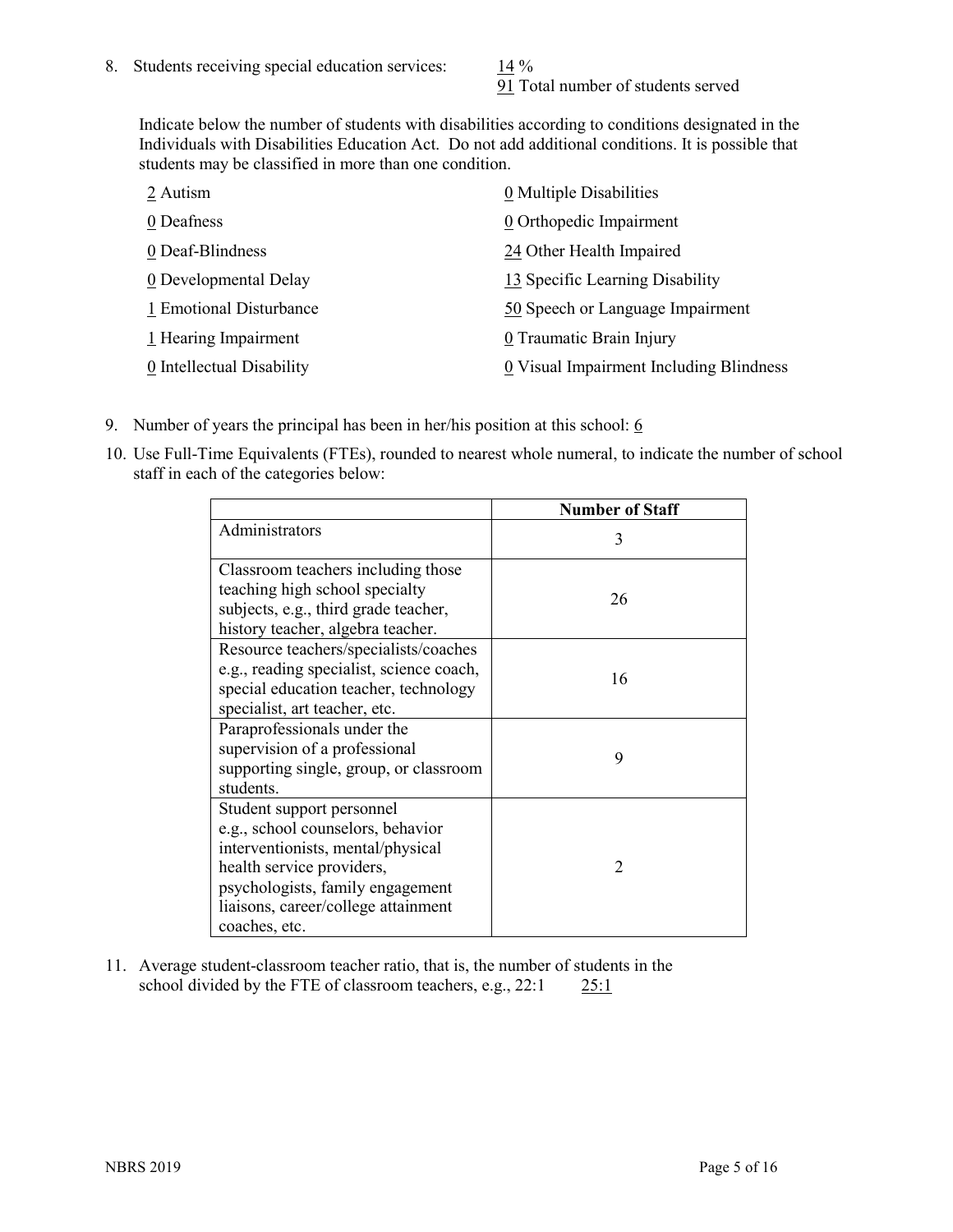12. Show daily student attendance rates. Only high schools need to supply yearly graduation rates.

| <b>Required Information</b> | $2017 - 2018$ | 2016-2017 | 2015-2016 | 2014-2015 | 2013-2014 |
|-----------------------------|---------------|-----------|-----------|-----------|-----------|
| Daily student attendance    | 95%           | 95%       | $96\%$    | 96%       | 95%       |
| High school graduation rate | $0\%$         | $0\%$     | $0\%$     | 0%        | $0\%$     |

#### 13. **For high schools only, that is, schools ending in grade 12 or higher.**

Show percentages to indicate the post-secondary status of students who graduated in Spring 2018.

| <b>Post-Secondary Status</b>                  |       |
|-----------------------------------------------|-------|
| Graduating class size                         |       |
| Enrolled in a 4-year college or university    | $0\%$ |
| Enrolled in a community college               | 0%    |
| Enrolled in career/technical training program | 0%    |
| Found employment                              | 0%    |
| Joined the military or other public service   | 0%    |
| Other                                         | በ‰    |

14. Indicate whether your school has previously received a National Blue Ribbon Schools award. Yes No X

If yes, select the year in which your school received the award.

15. In a couple of sentences, provide the school's mission or vision statement.

The mission of P.S. 101Q, The School in the Gardens, is to nurture our students in a well-rounded, intellectually stimulating atmosphere. We foster the love of learning.

16. **For public schools only**, if the school is a magnet, charter, or choice school, explain how students are chosen to attend.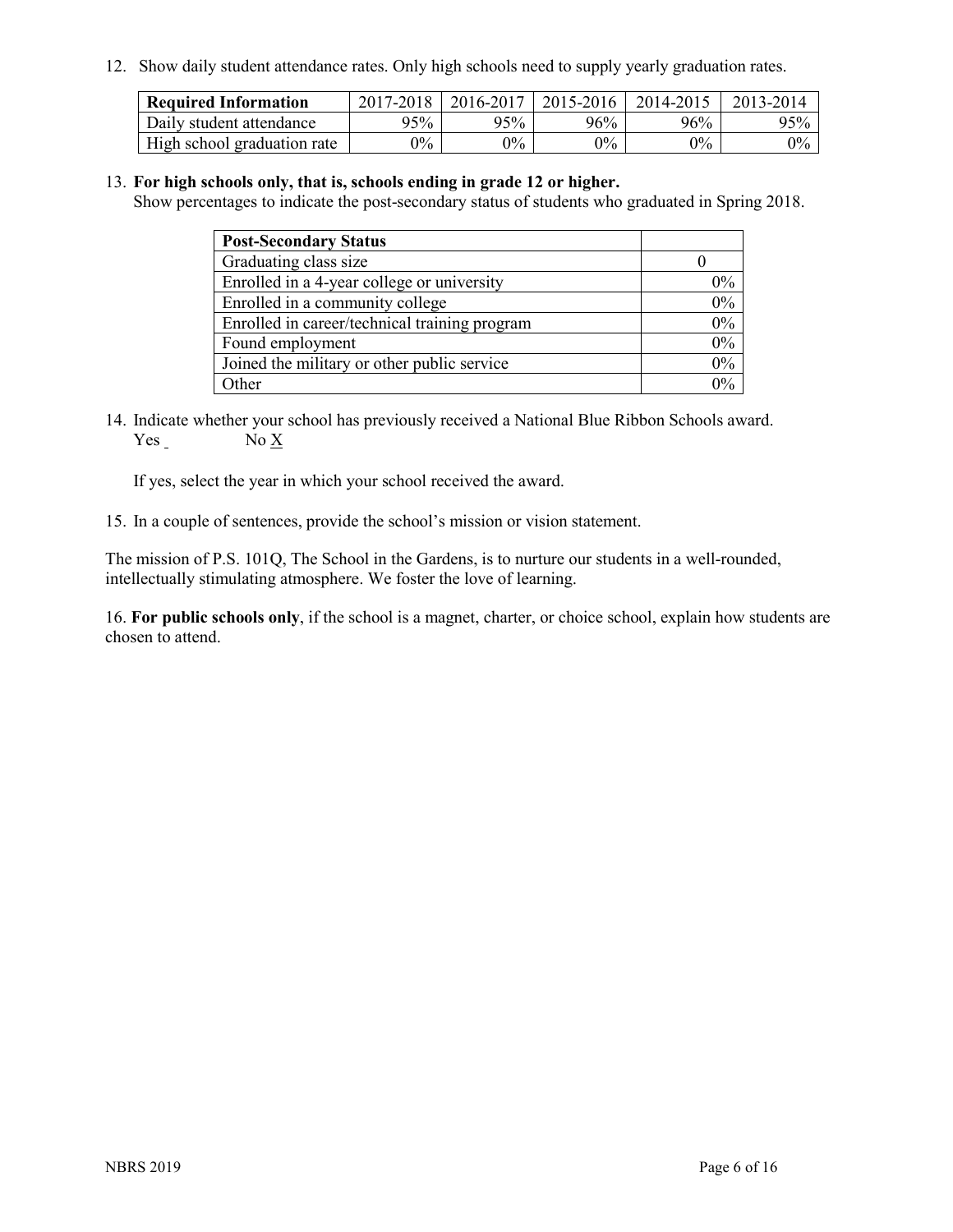# **PART III – SUMMARY**

Public School 101Q, The School in the Gardens, is an exemplary high performing elementary school that epitomizes strong school culture with dynamic family engagement. The community is diverse with a minimum of 30 languages spoken and represented each year at our International Dinner. The school predominantly serves approximately 670 students in grades Pre-K to 6 from working class families.

The mission of P.S. 101Q is to nurture students in a well-rounded intellectually stimulating atmosphere. It is a diverse and socially conscious environment that promotes a strong sense of social-emotional well-being. The school values the engagement and collaboration of all community members in order for our students to thrive.

Student performance for ELA and math have consistently been double that of the city average, resulting in meeting the state's performance targets each year. The school steadily rates above average on the New York City School Survey taken by parents, teachers, and students. Various evaluators have rated the school "Well Developed" on the NYC Quality Review twice consecutively. In addition, the school has been recognized as a Reward School by the New York State Education Department three times in the last four years. This recognition acknowledges that the school is high performing, and works to close the achievement gap for students with special needs as well as English as a New Language (ENL) learners.

ELA scores have increased for five consecutive years since the implementation of the Common Core Learning Standards. In 2017-2018, 78% of students were on or above grade level for ELA. Additionally, mathematics scores have increased dramatically with 80% of students on and above grade level. 96% of students met standards for the state science exam. All of these accomplishments have been achieved through the shared leadership of administrators, teachers, parents, and students.

The curriculum is cognitively engaging and aligned to the Common Core Learning Standards. The school utilizes Teachers' College Columbia University's Reading and Writing Workshops. Students voraciously read through hundreds of books in a school year and love to write. In addition to the mathematics curricula, Go Math!, teachers collaborate to develop math tasks that are differentiated and incorporate real world implications. The school also utilizes the NYC Social Studies Blueprint and Harcourt Science, along with teacher created "learning menus" which allow for student choice and differentiation. Collaborative grouping is utilized regularly. Critical thinking, questioning and discussion are essential priorities in the curricula. Fostering an environment in which students are cognitively challenged to be strategic thinkers and problem solvers are at the core of instruction. Teacher teams work together to develop those lessons. Differentiation of instruction is also a core value so that all students are engaged.

Woven into every subject area is the foundational social-emotional curriculum, RULER, developed by Yale University. The social-emotional approach is grounded in the premise that the well-being of students is fostered through implicit and explicit instruction on emotional intelligence. In addition to the RULER approach, Community Reads for every class promote social characteristics. All Community Reads are centered on core values that were developed by a school committee, which consists of multiple constituents in the school, including students. The school also has a student council, named by the students, Positive Action Leaders, who work collectively with staff members to improve the social-emotional climate of the school.

The school culture is collaborative and strong. 95% of teachers responded positively to questions about collaborative teaching culture on the 2017-2018 NYC School Survey. P.S. 101Q values a shared leadership model. More than 75% of teachers hold leadership roles such as leading vertical teams, providing schoolwide professional development, and participating in committees with colleagues and parents. An instructional cabinet and content area lead teams are comprised of vertical teacher teams and administrators who make school-wide systemic improvements to instruction. Teacher professional development is the bedrock of the school. Teachers meet weekly to analyze student work, attend weekly professional development sessions, and participate in out-of-school professional learning session at Columbia University.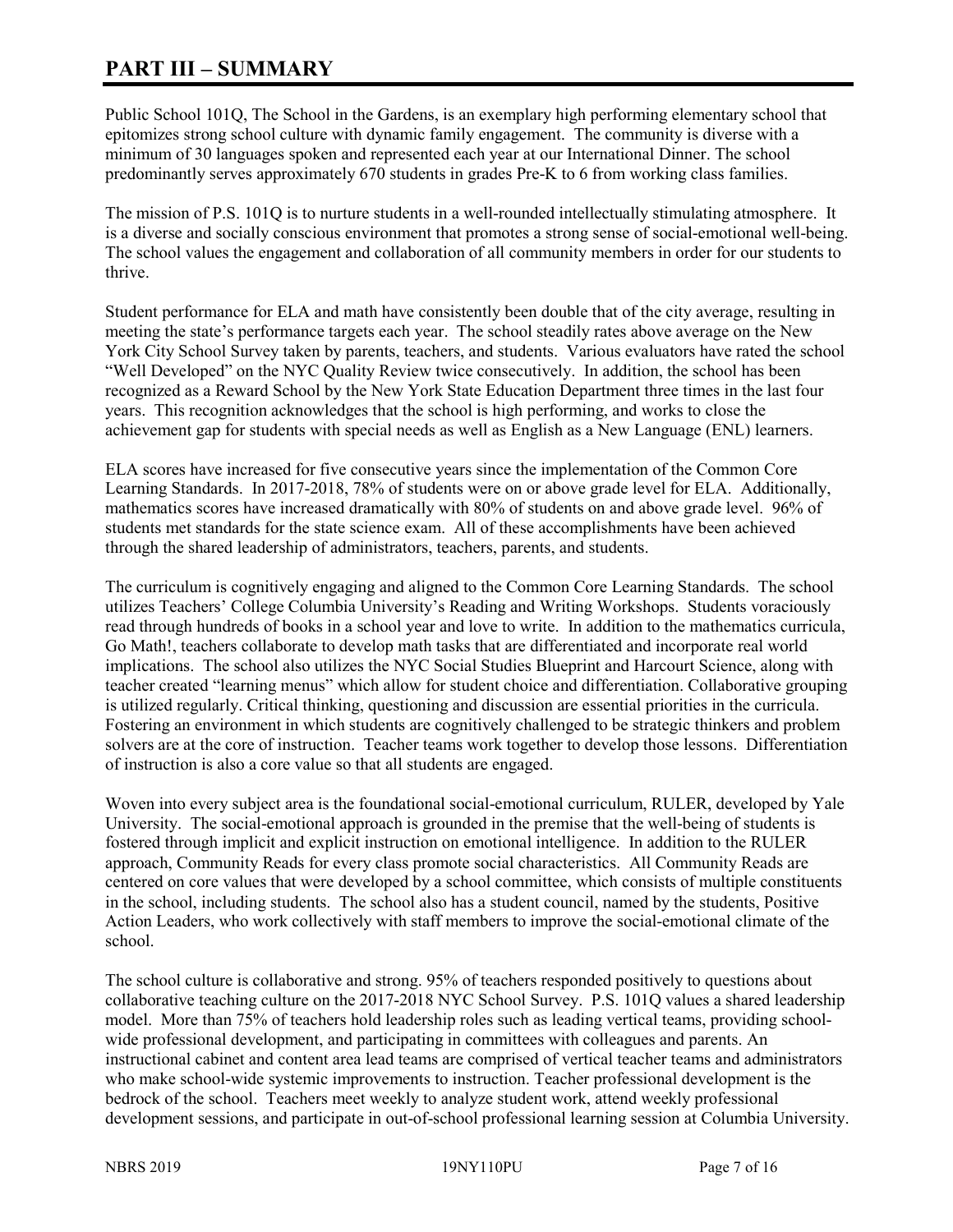According to the NYC DOE 2017-2018 School Quality Snapshot, 92% of families say that P.S. 101Q offers a wide enough variety of courses, extracurricular activities and services to keep their child interested in school. This is evident of the strong collaboration between the Parents' Association and the school. Together, the Parents' Association and the school provide over 35 courses offered in after school. In addition, there are five Community Based Organization (CBO) partnerships for in-school residencies and various CBO assemblies. Last year, over 400 parents volunteered through the Parents' Association to host school events throughout the year.

As a result of all of the collaboration, according to the 2017-2018 NYC School Survey, 96% of families report satisfaction with the education their child received this year. In addition, 95% of teachers say they would recommend P.S. 101Q to families seeking a place for their child.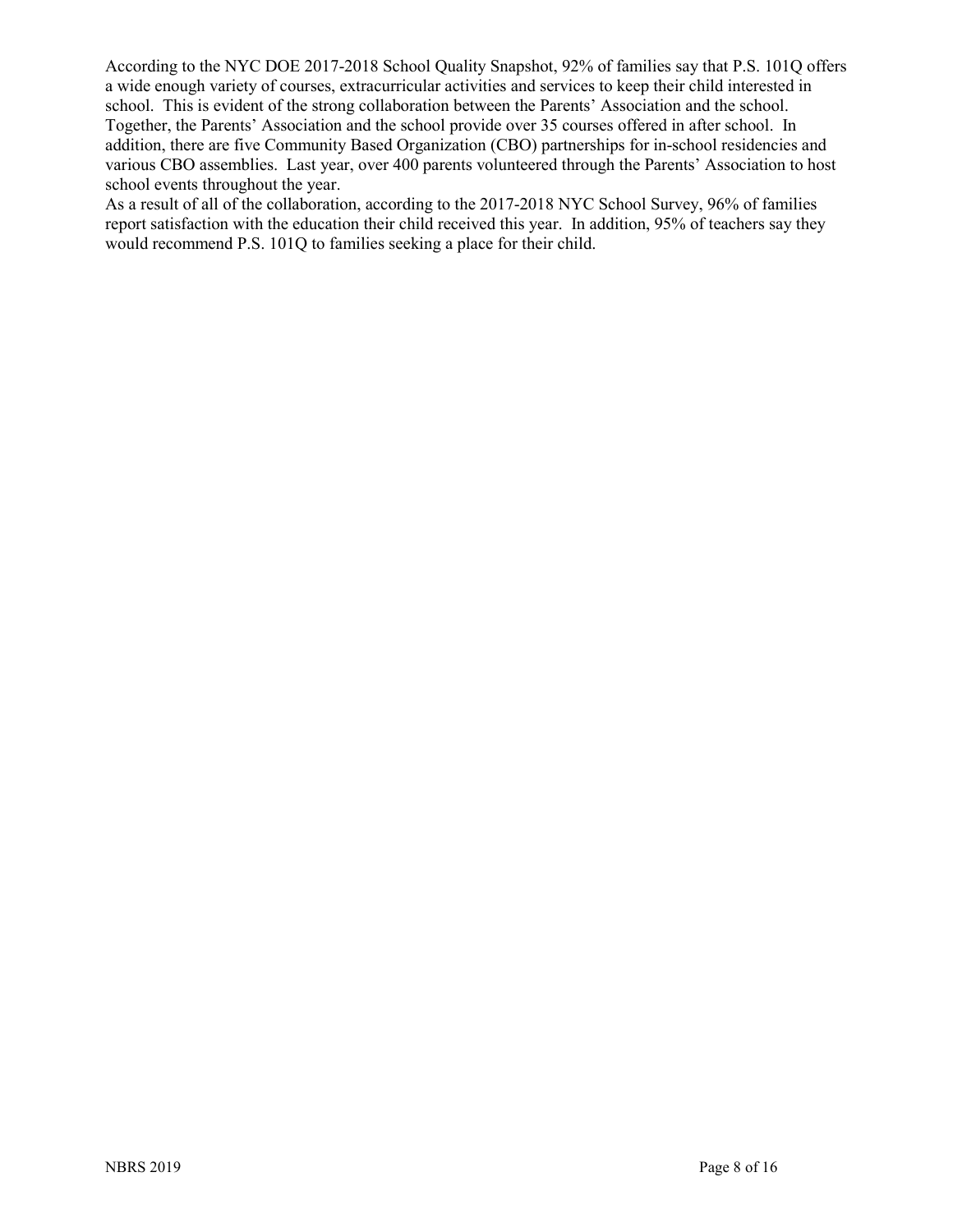# **1. Core Curriculum:**

## **1a. Reading/English language arts:**

P.S. 101Q utilizes the Teachers' College Columbia University's Reading and Writing Project workshop model. Kindergarten and first grade also utilize the Teachers' College Phonics program. "Fundations" is used as additional support for the lowest functioning students. The school chose this curriculum because it aligns to the Common Core Standards. It lends itself to critical thinking and differentiation of instruction. The units address narrative, informational and argumentative genres for reading and writing. The curriculum is also supported with ongoing professional development for pedagogue by Teachers' College staff developers. The workshop model provides students with explicit and implicit instruction. The whole class lesson is concise, allowing students ample time for independent reading and writing, while the teacher provides small group targeted instruction. The program has assessments and rubrics embedded into the program; students engage in self and peer assessment along with teacher assessment. The curriculum is child-centered and students are exposed to various entry points, allowing for an authentic differentiated approach. The teachers meet weekly to assess student work and reflect on their practice for continuous improvement of the curriculum. Teachers also meet monthly to reflect on units of study or to plan for upcoming units. They then revise lessons based on predictable problems and plan instructional moves. This work is designed to support high functioning students, Students With Disabilities (SWD), ENL or students in need of Response to Intervention (RTI). Reading assessments are Teachers' College approved running records. Teachers use running record data to determine necessary instruction and students' independent and guided reading levels. Teachers provide appropriate independent reading and writing work as well as guided reading based on this data. The school-wide data is gathered four times a year to analyze student performance. After collecting this data four times a year, teachers meet to create plans for students below or approaching standards.

#### **1b. Mathematics:**

P.S. 101Q selected Go Math! because it is aligned to the Common Core Learning Standards and the eight standards for mathematical practices. Go Math! has multiple entry points for ENL and SWD students. By adopting the Go Math! program, students are exposed to complex math concepts. Teachers incorporate hands-on and digital experiences through the use of manipulatives and interactive tools to promote conceptual understanding for mathematics. Another aspect of the program is for students to be able to transfer their knowledge into new situations and apply it towards new contexts. Teachers engage students in differentiated tasks that allow them to utilize the concepts that were taught in the lesson to real life scenarios.

Teachers provide a whole class lesson for about 15 minutes around the mathematical concept and then students are tiered into math groups. The students work in their differentiated groups on tasks and assignments that are targeted for their level of instruction. Teachers also utilize the HESS Matrix by Karen Hess and the Depth of Knowledge Levels by Norman Webb to develop questions that they can model for students that reflect strategic thinking. In addition, teachers encourage students to use these kinds of questions when working in their collaborative groups. Teachers use the Go Math! chapter tests, exit tickets, and teacher created math checklists in order to drive instruction. They meet with grade teams during common planning to analyze these assessments and other student work. During these sessions, teachers are using assessments in order to create targeted strategy lessons. In addition, students in grade 3-6 also take a math simulation, three times a year, which incorporates the released NYS mathematics exam questions. The teachers use these simulations to guide their instruction and prepare the students for the NYS Mathematics exam.

#### **1c. Science:**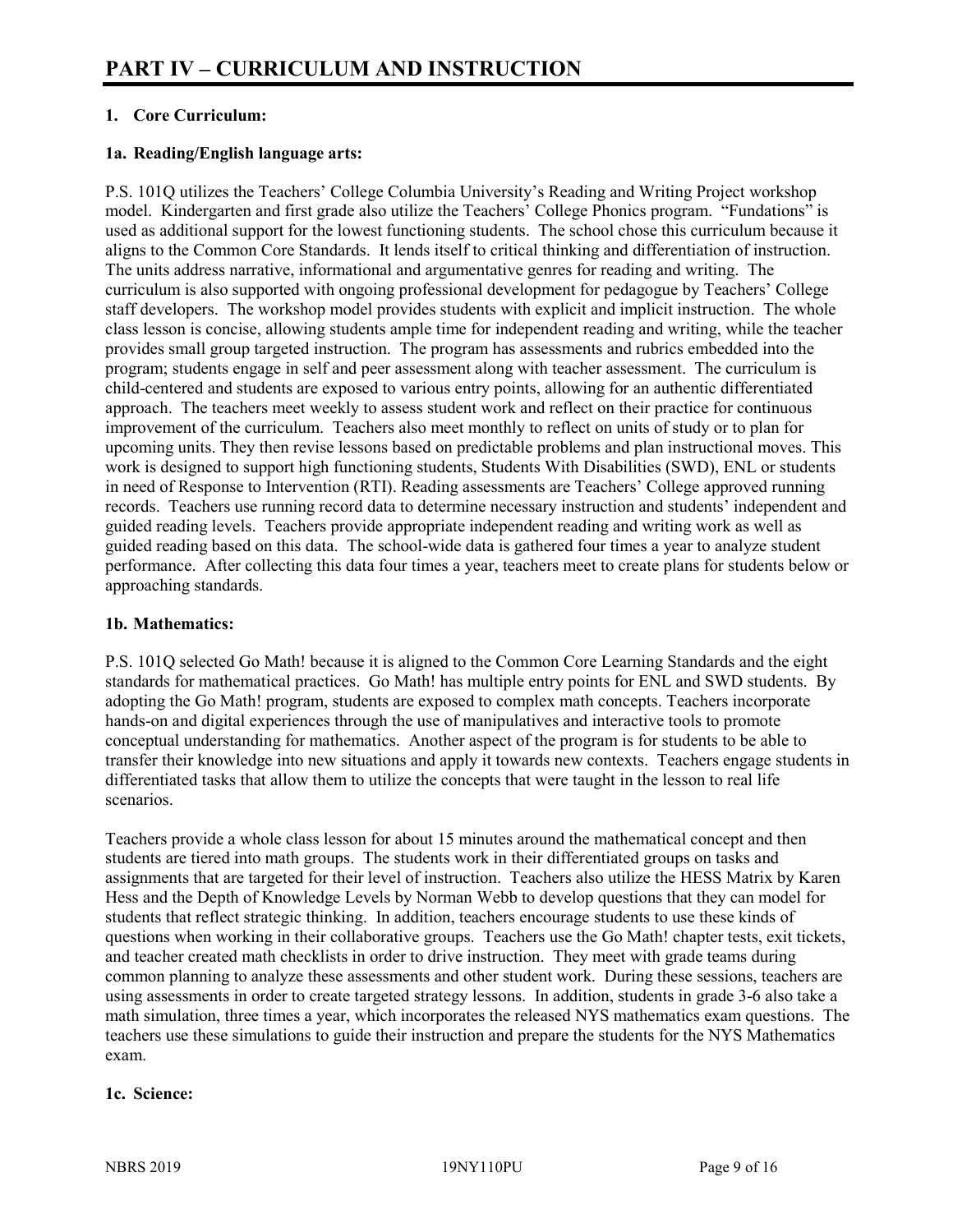Students at P.S. 101Q are immersed in the Harcourt Science curriculum, which is aligned to the NYS Science Standards and allows students to interpret and synthesize information. Teachers develop science menus off of each unit of study in the Harcourt scope and sequence. The School Leadership Team decided to have teachers create the menus in order to make science instruction more engaging. Once science instruction is provided, students work in groups based on their choice of study which is based off of teacher created menus. This inspires educational risks and pushes students' strategic thinking. In addition, students engage in STEAM Fair projects. The science curriculum is enriched by collaborating with Community Based Organizations that come into the classroom and provide engaging hands on science residencies that relate to their curriculum. The school has partnerships with the Queens Botanical Garden and a well renowned organization called Mad Science.

Essential questions are provided for each unit of study. Students explore the answers to these essential questions through the use of websites, articles, non-fiction books, textbooks, and educational magazines provided by the Parents' Association. Throughout their journey students use cross text synthesis to create reports, charts, graphs, and PowerPoints. Labs teach students how to analyze data and use empirical evidence to draw conclusions. Students engage in a school-wide annual fair in which they are given real world problems to solve scientifically. Students use the STEAM method to create solutions by researching, debating, justifying and creating solutions to their problem. This allows students to apply understanding across multiple models.

Teachers utilize the projects and hands on science activities as formative and summative assessments. Students use a four-point unit rubric to self-assess their science skills. End of the unit assessments are provided for all students.

## **1d. Social studies/history/civic learning and engagement**

The school utilizes the NYC Social Studies Scope and Sequence which is aligned to the Common Core Standards. A social studies cluster teacher collaborates with classroom teachers. Students receive social studies instruction by both of these educators. The social studies cluster teacher provides explicit instruction around the social studies concepts. In each unit of study, students explore the concepts through the Eight Strands of Social Studies; history, geography, economics, government, citizenship, culture, science/technology/society and social studies skills. In addition, some units of study are taught across subject areas such as art, music, physical education and technology. For example, the Iroquois unit of study goes across the aforementioned subject areas.

The social studies cluster teacher developed student centered social studies menus based on the concepts in the NYC Social Studies Scope and Sequence and the Eight Strands. These learning menus are designed to provide students with a differentiation of meaningful entry points with regards to levels of difficulty and areas of student interest. On the social studies menus, students are encouraged to consider individuals, groups of people, and events from the past and present, through a critical and investigative lens. Students are asked to explore events from a variety of diverse perspectives. Students are encouraged to analyze a variety of sources and consider opposing opinions before drawing their own conclusions, explaining and defending their reasoning. Some of the tasks that students actively engage in are crafting lists of pros and cons on a subject, creating original historical fiction journals, writing argument-based essays, crafting persuasive letters to Congress, and researching and preparing for classroom debates.

Teachers use a variety of checklists and rubrics to help students assess and monitor their formative and summative progress. Teachers also use these rubrics for assessment. Students are also assessed via the learning menu.

#### **1e. For secondary schools:**

# **1f. For schools that offer preschool for three- and four-year old students:**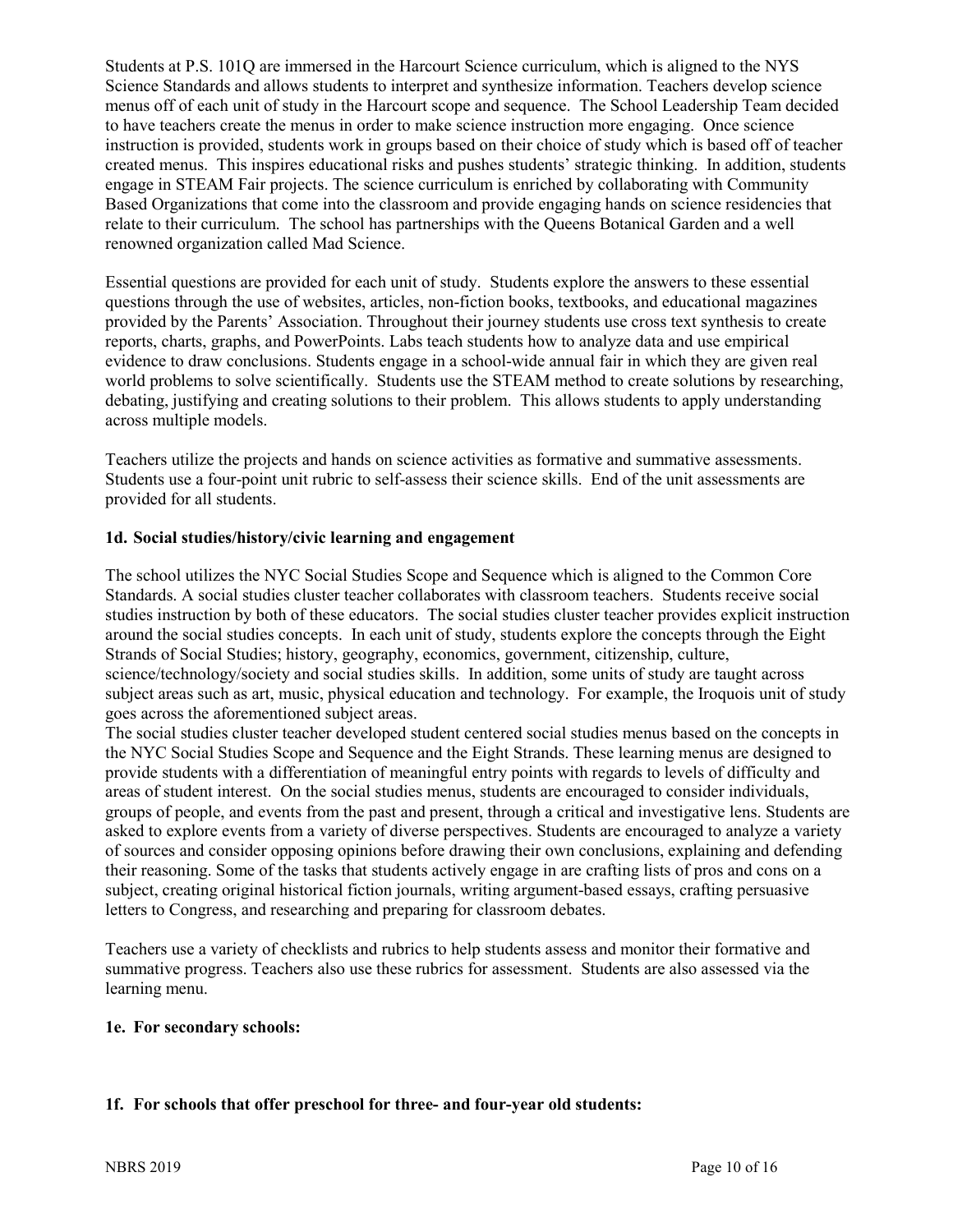The Pre-K curriculum is "Pre-K for All; NYC Interdisciplinary Units of Study" which incorporates ELA, math, science, social studies, and social-emotional learning. The units of study are aligned to the NYC Pre-K standards. In addition, Depth Of Knowledge questioning and the Hess Matrix for evaluating tasks are used. The curriculum incorporates research skills, such as observing, discussing, charting, generate questioning, and drawing. Daily read aloud selection is developed to create an environment that incorporates higher order thinking questions and conversations. This lays the foundation to foster communication, critical thinking skills, and the use of prior knowledge to make meaningful connections.

# **2. Other Curriculum Areas:**

Students in grades Pre-K through five participate in a visual art class weekly where they learn how to produce artwork in a variety of ways using a traditional, hands-on approach.

Students in grade six participate in a residency program involving stop-motion animation where, through the mastery of video, photography and digital techniques, they document their world and demonstrate an understanding of academic subjects such as ELA and social studies. During the residency essential skills are acquired such as; storyboarding, taking digital images, image manipulation, and adding speech to the animation.

Students in grades five and six have the ability to join the annual school play where they work weekly during the school year to produce a musical. Additionally, students in grades K through six have the opportunity to participate in afterschool programs focused around the areas of cartooning, fine art, recycled arts, percussion/drums, hip-hop dance, digital art, karaoke, as well as violin instruction.

Students in Pre-K through grade five receive 120 minutes of physical education per week. They attend a 45 minute physical education class once per week and participate in NYC DOE's Move-to-Improve elementary classroom-based physical activity program. The Move-to-Improve program integrates grade level academic concepts and physical activity in lessons that are aligned to NYS Physical Education Learning Standards. Students in grade six attend 45-minute physical education classes three times a week.

All classrooms participate daily in the Power Brain program which consists of physical, emotional, and cognitive exercises designed to improve focus, creativity, memory, confidence, stress management, and physical health. These exercises help with student learning, motivation, self-esteem, peer relationships, anxiety and self-regulation.

Students in grades K through two are offered the opportunity to participate in a Spanish language learning program once a week after school. During this time, they are introduced to essential basic skills and knowledge of the Spanish language.

Students in grades K through six participate in one Media Arts/Career and Technology Education period every week where they learn life skills such as digital citizenship and keyboarding. However, the primary focus is to teach digital media art and design that is aligned to the International Society for Technology in Education (ISTE) Standards as well as Common Core State Standards. Students learn the process of planning, designing, and producing digital art on a variety of equipment and platforms in order to create different digital art products. Such work includes animations, stop-motion animation movies, game design through computer science and NYC's Department of Education Computer Science 4 All initiative (coding and programming), which promotes problem solving and thinking on a higher level. Students in upper grade classes also participate in website building and development in order to create a digital portfolio of work. Students are also exposed to interactive engagement questioning methods through the use of Promethean's ClassFlow (cloud-based lesson delivery software for interactive whiteboards and displays) in order to promote peer-to-peer discussion as well as to explain how concepts relate to one another. Students are expected to apply understanding by articulating new knowledge or perspectives that is gained. Students in grades five and six also have the ability to join a photography or newspaper weekly club where they work to contribute material to the tri-annually published school newspaper and school wide yearbook.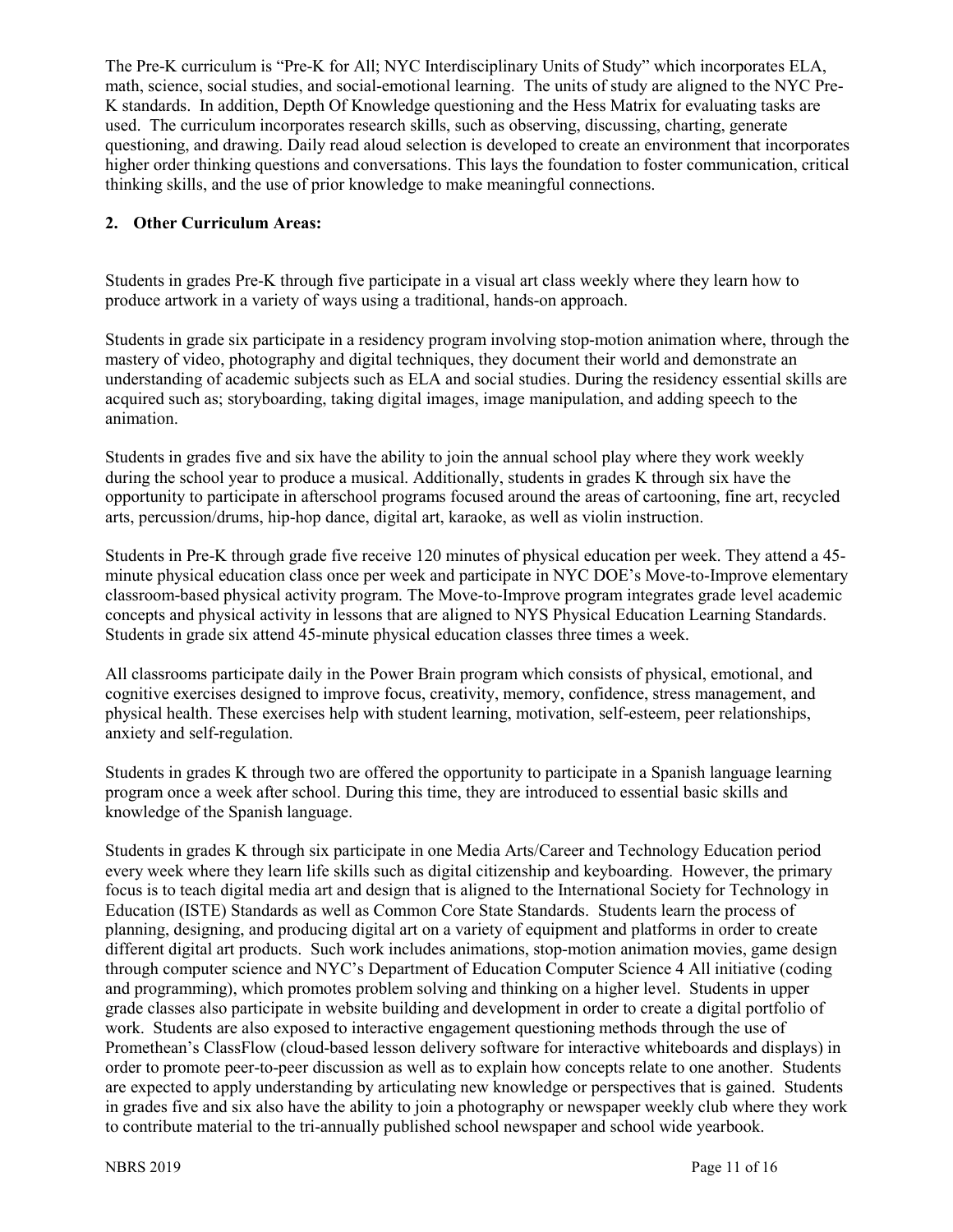Students in grades Pre-K through six participate in a school wide approach that focuses on positive social, emotional, and cognitive development called RULER. This approach, created by Yale University's Center for Emotional Intelligence, helps educators and students develop and acquire essential emotional intelligence skills so they can make sound decisions, foster healthy relationships, and achieve desired academic outcomes to create a more effective and compassionate society. The approach integrates into a wide range of subject areas via the Common Core-aligned "Feeling Words Curriculum" to ensure that emotional intelligence is embedded in each student's daily experience. Parents are also invited to participate in the training so that they can reinforce the emotional skills that students learn at school. RULER is rooted in social intelligence theory and research on both child and adult development and has been shown to reduce problem behavior and enhance emotional intelligence and academic achievement.

# **3. Special Populations:**

The curriculum is designed for data driven instruction to meet the needs of all learners. For example, in Reading and Writing Workshop, students' reading and writing levels are assessed and students are grouped accordingly. In math, students are tiered into groups based on a pre-test that is given. The groups are flexible throughout the unit based on exit tickets. In addition, teachers use daily data (such as exit tickets and conference notes) to determine targeted small group instruction, which occurs routinely in every subject area. It affords the opportunity for classroom teachers to provide consistent targeted instruction. This includes high functioning students, as well as students who are below grade level; some of which include, SWD, ENL students, African American students, Latino students, and students who are economically disadvantaged.

In addition to the daily targeted small group instruction, all students are provided Tier I interventions in their classrooms. For example, teachers began the year by meeting with all parents of students who were below grade level to develop individualized instructional plans. Teachers also provide intervention through supplementary online resources such as MyOn, IXL Math and Imagine Learning. MyOn is an online library tailored to specific reading levels. IXL is an online math program that is specifically tailored to each students' individual needs. Imagine Learning is specifically used to target the language needs of ENL students.

Administration monitors the students who score below grade level on the school's internal benchmark data. Then they meet with teachers regularly to revise the students' individualized learning plans. African American, Black, and economically disadvantaged students showed an achievement gap of more than 10% on ELA and math. Hispanic and Latino students showed more than 10% achievement gap in math only. As a result, administration changed the way those students are tracked so that they could have individual conversations with teachers about the individualized learning plans for those students.

Since the school does not have any out of classroom personnel, some students are also provided additional Tier II interventions with particular special education providers or the ENL teacher. SWD showed an achievement gap of more than 10% on both ELA and math state tests. Therefore, the school opened up more special needs classes and all of the teachers in those classes have flexible programming, where they have additional three periods to work with students who are below grade level. Students are assigned to their group based on data and the teachers work with these students in cycles. A lead special education teacher also provides additional support and as of this year is trained in multiple programs, such as SPIRE and Leveled Literacy Intervention. In addition, below grade level and ENL students are provided academic enrichment classes to prepare for the NYS Exams offered during after school and Saturday Academy. 15% of ENL students scored on grade level on the ELA and 31% of ENL students scored on grade level for mathematics. Those students are offered afterschool enrichment classes. All of these students also receive targeted small group instruction.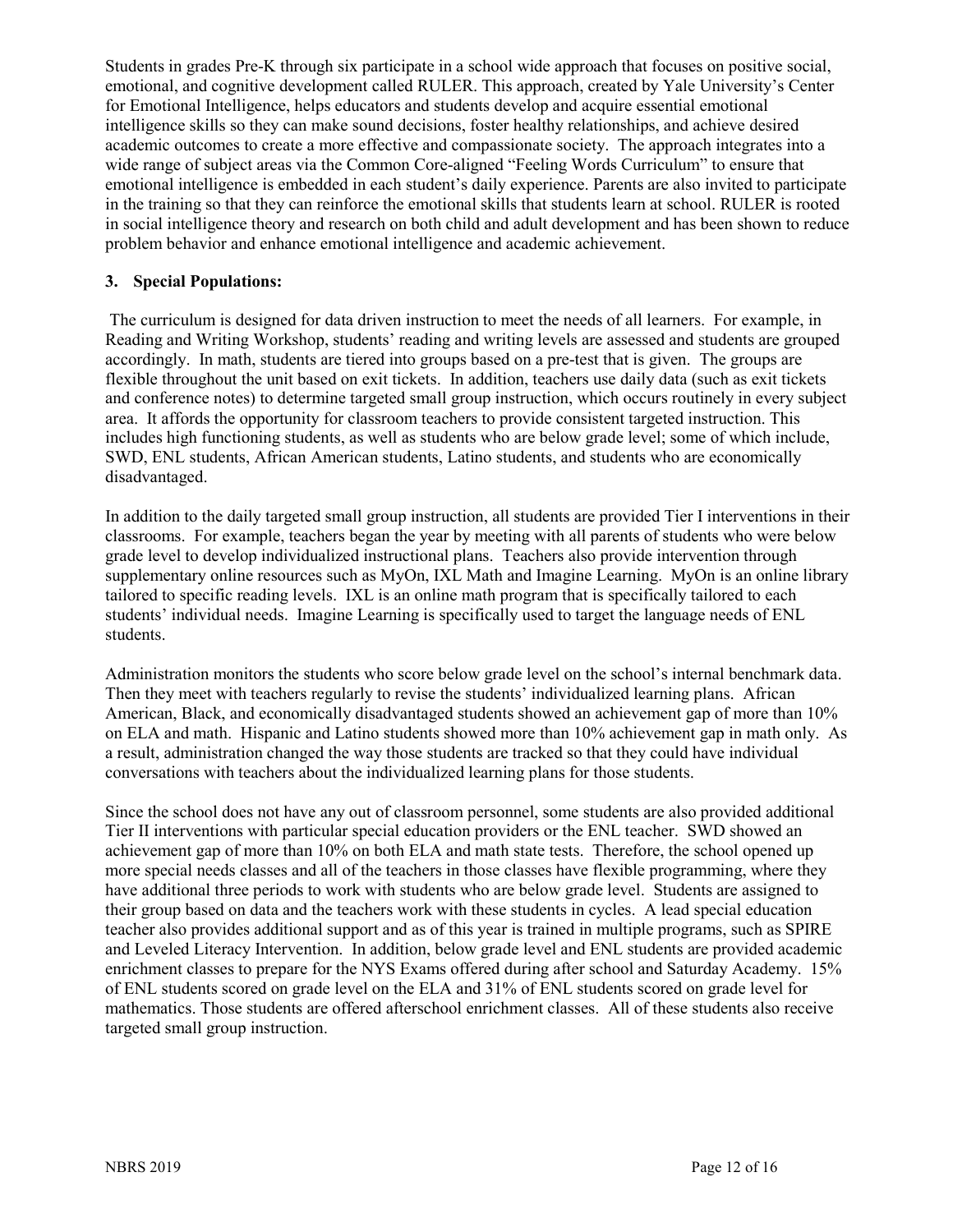# **1. School Climate/Culture:**

Students participate in a school-wide social emotional program called RULER developed by Yale University's Center for Emotional Intelligence. The RULER approach uses various modalities to teach students how to best manage their emotions to successfully negotiate school and life experiences. RULER supports the entire school community, including students, staff, and parents. It builds an understanding of emotional intelligence and the skills needed to navigate strong emotional health. It also creates and maintains a positive school climate by enhancing the individual and collective emotional well-being.

For example, administrators and teachers developed a shared vision for a joint mission statement known as the school's Charter. The purpose was to describe how every staff member wants to feel at work and how they can help each other to experience those feelings. It is vital part of the RULER approach and culture at P.S. 101Q. RULER works to build and sustain a positive emotional climate where teachers feel valued and supported. Additionally, teachers created similar charters in every class with students.

P.S.101Q also has a school-wide Positive Behavioral Interventions & Supports system in place to support appropriate student behaviors outside of the classroom. Students earn points for behaviors in the corridors, cafeteria and playground by any staff member other than their teacher. In conjunction with the PBIS program, the school engages in school-wide Community Reads, which are a series of picture books that foster the character qualities that students should exemplify. Additionally, students in grades three through six have the opportunity to become part of the school council, renamed Positive Action Leaders by students. PALS serve as role models among their peers and also help make school-wide decisions concerning school culture.

Furthermore, in all school-wide subjects, students take on leadership roles where they reflect and evaluate the performance of their own learning as well as their peers'. All of the aforementioned approaches, including self and peer assessment, motivate students through a positive classroom environments that support their academic, social, and emotional growth.

Teachers also feel supported by one another as they work collaboratively during daily common preps and weekly professional development. Teachers provide professional learning sessions for one another, as well as attend workshops at the district, Teachers College, Yale University and other outside organizations. Administrators support teachers through the New Teacher Institute and ongoing weekly meetings. Administrators are also approachable to meet with teachers on a regular basis.

#### **2. Engaging Families and Community:**

P.S. 101Q has an actively engaged parent community and partners with several community based organizations. The Parent's Association executive team, School Leadership Team, and Classroom Parent Partners have taken on parent leadership roles in the school. For example, there are five elected parents that work in conjunction with five school members for school-wide educational decisions. Additionally, the Parents' Association executive board consists of 14 elected parents who work alongside the administration to improve the school's programming and environment. The PA Co-Presidents and/or the executive team meet with the principal bi-weekly to collaborate on school-wide issues.

The school's Parent Coordinator is a full-time staff member dedicated to support parent/school collaboration. The Parent Coordinator serves as a liaison between parent volunteers and the school. Hundreds of parents volunteer at the school each year. A few of those volunteers chair school committees and events. For instance, last year a committee of parent volunteers and one parent leader hosted the International Dinner, one of the largest school events, with over 73 cultures represented and over 700 participants. Other events led by parents include the talent show, movie nights, Halloween extravaganza, book fair, Parent/Teacher Social, and classroom celebrations, etc.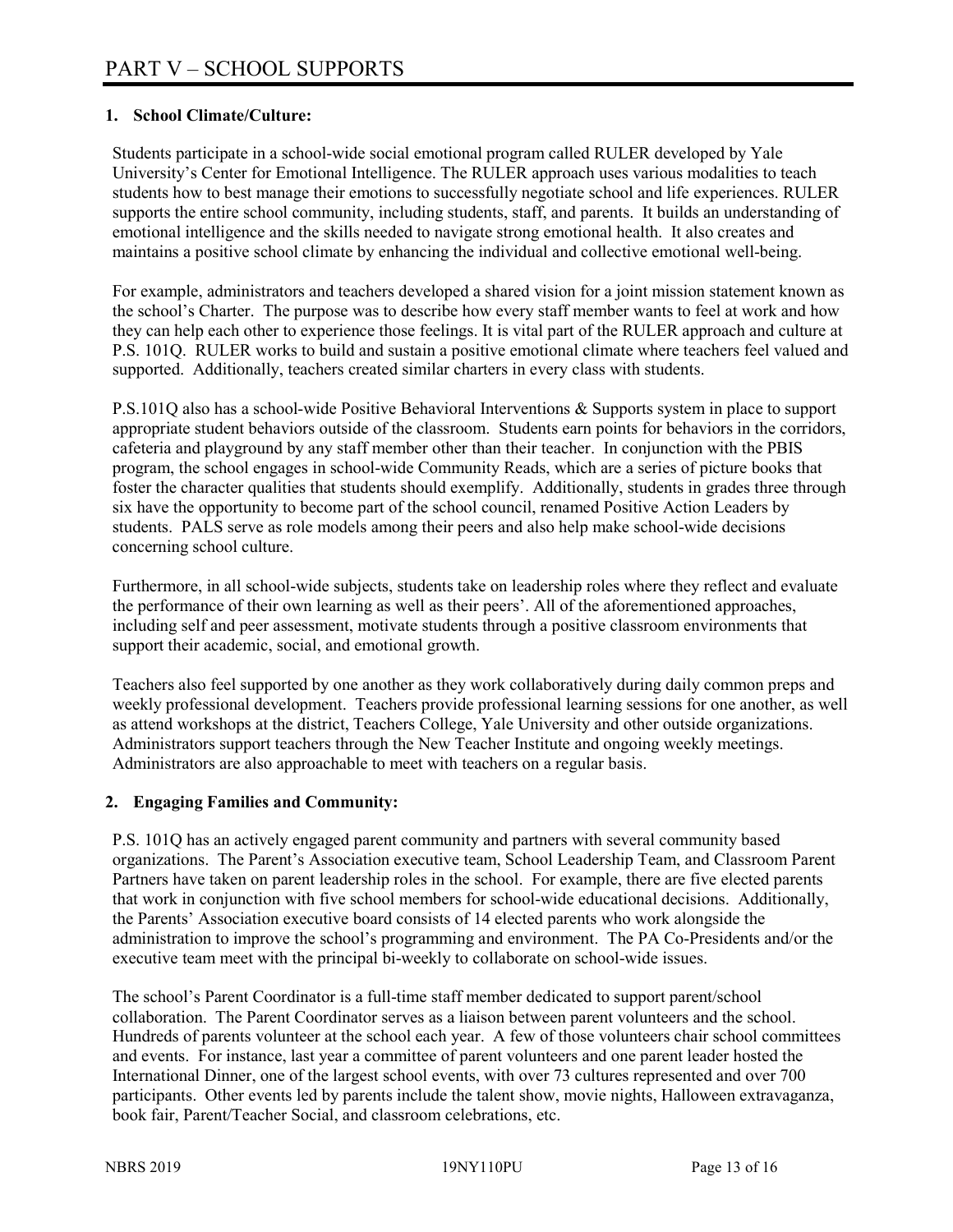The school hosts parent workshops monthly around pertinent subjects such as emotional intelligence, testing, and academic supports that can be provided at home. Parents are also provided with newsletters and videos from staff members, which contain information on how to support their children. All newsletters and videos are uploaded to the school's website. The school steadily engages parents academically by communicating students' successes and challenges through consistent parent contact. Parent-teacher conferences are held bi-annually. Additionally there is weekly time set aside for interm parent conferences. Parents also have the ability to speak to teachers via text, telephone and email. The school also provides a parent online gradebook called Pupil Path, which allows them to view their child's grades in real time on a smart device.

The school engages Community Based Organizations. Council Members and the Borough President's office have provided grants to the school for technology, capital upgrades to the school building and after school programs. Universities such as Teachers College Columbia University, St. John's University, and Hofstra University have provided student teachers, professional development and other supports to our teachers. Other community organizations such as the local fire department, police department and libraries have also partnered with the school.

#### **3. Professional Development:**

Administrators, teacher leaders, and the School Leadership Team develop a School Instructional Focus based on NYS testing data and teacher evaluations. This instructional focus aligns with academic standards for NYS and drives the professional learning for the school year. For example, teachers analyze their NYS testing data and identify priority standards; standards on which their students performed poorly. Teachers then revise the curriculum areas where those standards are taught. The instructional focus assists in lifting the level of instruction for these standards. This year, the instructional focus is to build teacher capacity to improve students' critical thinking skills by using the HESS Matrix (rubric) and Danielson's Rubric. As a result, teachers are able to highlight and improve upon the instructional focus when revising those units.

Teachers participate in ongoing professional learning in cycles of study around the instructional focus. The learning begins with the school's Instructional Cabinet engaging in action research, which results in teacher-led professional development. The Instructional Cabinet includes teachers across grades alongside administrators. During their action research, the Instructional Cabinet provides professional learning through inter-visitations and professional development sessions. Additionally, teachers are provided time to collaborate with colleagues on their grade level daily, which stimulates discussion around the areas of student performance, curriculum, and instruction. Teachers also participate in a series of inquiry study groups where they conduct research and present their findings to colleagues.

Moreover, teachers are given resources for and are encouraged to attend out-of-school workshops at Teachers' College Columbia University and the District Office for Teaching and Learning. In addition, administrators and Teachers' College staff developers provide ongoing professional development around the instructional focus. Teachers are encouraged to voluntarily attend sessions run by administration and fellow teachers that provide insight into how to better develop their pedagogue. Teachers' College also provides ten 80-minute sessions during the school work day for every teacher to receive intensive training. Special education teachers participate in a bi-annual Special Education Institute led by a lead special educator and an administrator, where best practices to meet the needs of struggling students are studied.

The net result of the professional learning cycles is that teacher capacity to provide strong pedagogical practices has increased consistently over the past few years. As of last year, 99% of teachers were rated effective and highly effective on their end of the year teacher evaluations. As a result, student performance increased 7% in ELA and 8% in Math.

# **4. School Leadership:**

NBRS 2019 Page 14 of 16 The school's leadership philosophy is centered upon both distributive and situational leadership. The principal ensures that structures for distributive leadership are essential to the backbone of the school. For example, there are defined opportunities for teachers, parents, and students to take on leadership roles.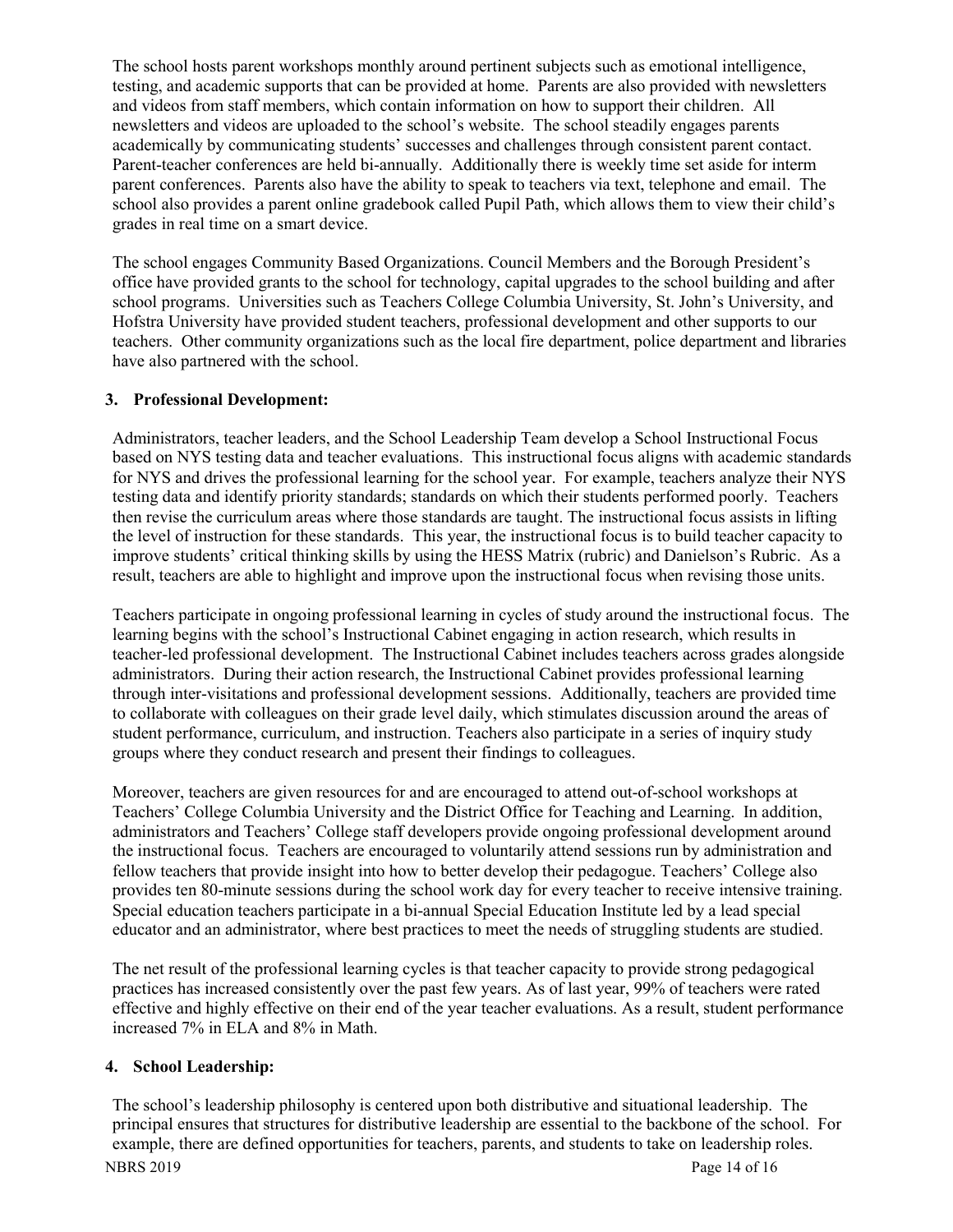Teacher leaders make up the Instructional Cabinet and the School Leadership Team, which consists of parent leaders as well. Both of these teams investigate and study innovative practices to strengthen instructional pedagogue that lead to student achievement. Other teachers take on roles that foster the social-emotional aspects of student development, which also lead to student achievement. For example, two teachers spearhead RULER from Yale University, the school's social-emotional program. Another teacher leader facilitates the professional development specifically for special education teachers. In addition, other teachers and staff members are on committees such as Principal Policy, RTI, Spirit Team, etc., to ensure that school policies are in the best interest of the students.

Situational leadership is utilized by the principal as a development model to ultimately coach all teachers, staff, and parents to be highly competent and committed. In order to do so, the principal uses Ken Blanchard's model for identifying and coaching teachers, parents, and students. All the while, fostering a positive culture where all staff are able to take risks and succeed in their leadership roles. Shared decision making is a central and authentic part of the school community. Ultimately, this transformational style of leadership fosters a community that takes ownership over student achievement.

The principal meets quarterly with lead teachers for feedback on professional development and instructional practices. She also meets monthly with the School Leadership Team, Principal Policy Team, Parent Association Presidents, and the Student Council to brainstorm and monitor resources that support student achievement. Other committees, such as the Instructional Cabinet meet with the principal weekly to sustain the fidelity of programs and policies. Moreover, assistant principals meet with grade teams weekly to revise curricula and analyze student data. The principal coaches the assistant principals in these endeavors. Teacher observations are also conducted regularly by the principal and assistant principals to provide actionable feedback to teachers about pedagogue and student achievement. Parent leaders, such as executive board members and volunteers for school events, meet with the principal regularly to collaborate on community events and programs. The principal also coaches the Parent Coordinator in her role of supporting parents.